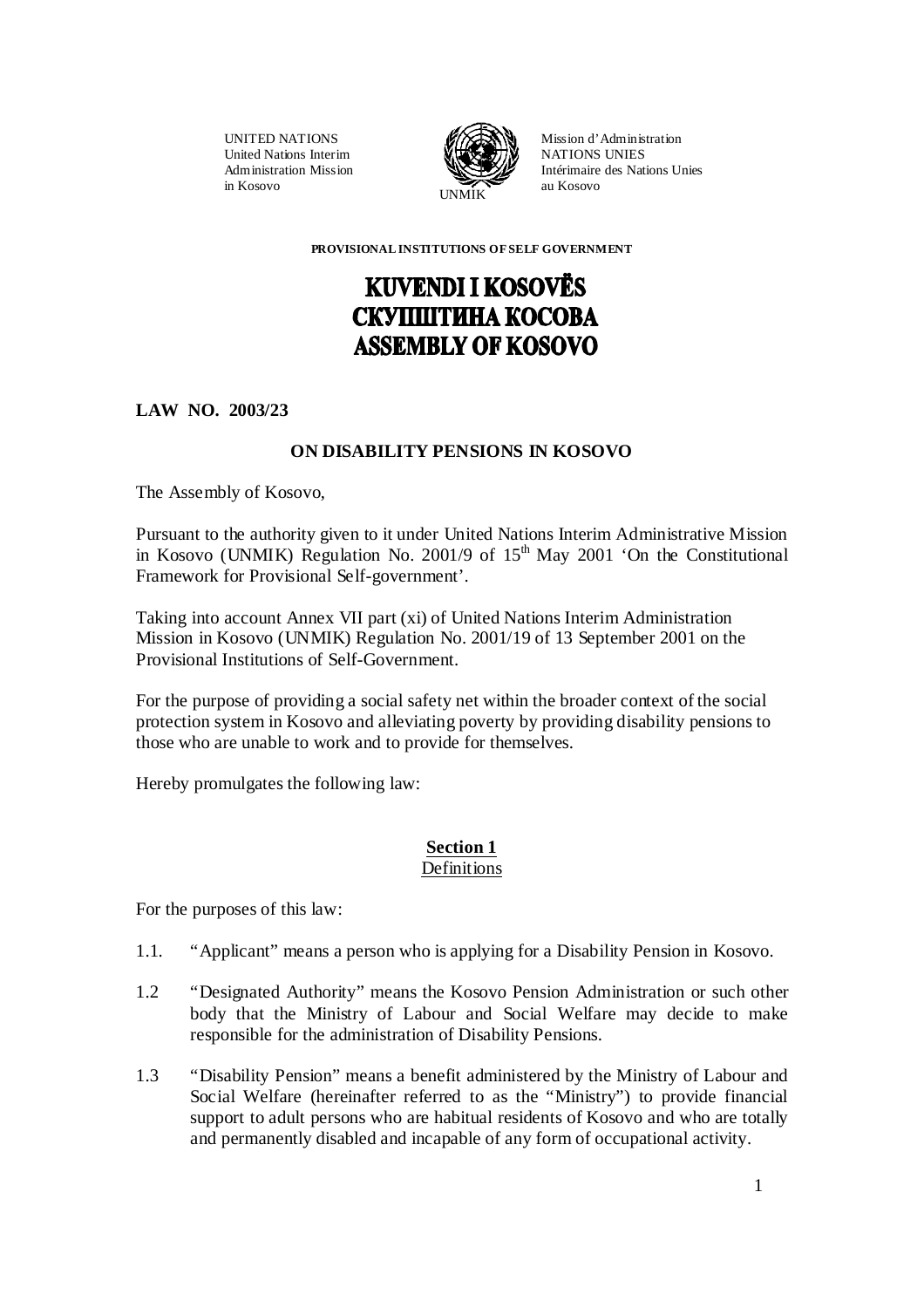- 1.4 "Doctor's Commission" means a panel of medical experts established within Kosovo by the Ministry for the purpose of advising the Designated Authority in making its determination of the medical condition, including the severity and permanence of such a condition, of any person who applies for a Disability Pension pursuant to this Law.
- 1.5 A person will be considered to be permanently and totally disabled if he or she is aged over 18 years and less than 65 years and has a medically diagnosed physical, sensory or mental condition, disease or disability rendering him or her incapable of any work for remuneration and where the Ministry has assessed the person and subsequently decides that they fulfil the medical criteria set out in this Law. The condition, disease or disability must render the person totally incapable of any work for remuneration at the time of application and in the future. Onset of the condition, disease or disability must be no less than one year prior to the date of submitting a complete application to the Ministry.
- 1.6 A "qualified registered medical practitioner" means a medical practitioner who has successfully completed a full course in medicine, who is recognised as qualified by the appropriate statutory medical authorities in Kosovo and who has not been disqualified from such practice. Persons who qualified and registered in another jurisdiction to practice medicine and who have not been disqualified and who the Government of Kosovo, or the appropriate statutory medical authorities in Kosovo, recognises as being so qualified to practice in Kosovo may also be accepted as a qualified registered medical practitioner for the purposes of this Law.
- 1.7 "Monthly Rate" means the monthly amount of Disability Pension payable to an applicant who is qualified to receive a Disability Pension.

#### **Section 2** Disability Pensions

- 2.1 Disability Pensions shall provide financial support to eligible persons in accordance with the criteria set forth in this Law and within the resources allocated for this purpose in the Kosovo Consolidated Budget.
- 2.2 The Ministry shall establish the Doctor's Commissions to determine medical eligibility for Disability Pensions. The Ministry designates the Kosovo Pension Administration to administer the scheme of Disability Pensions to eligible persons. The Doctor's Commissions will perform their work under the management and control of the Designated Authority. The Ministry may designate other bodies to determine eligibility and administer payments under the scheme and may also make provision for direct administration by the Ministry.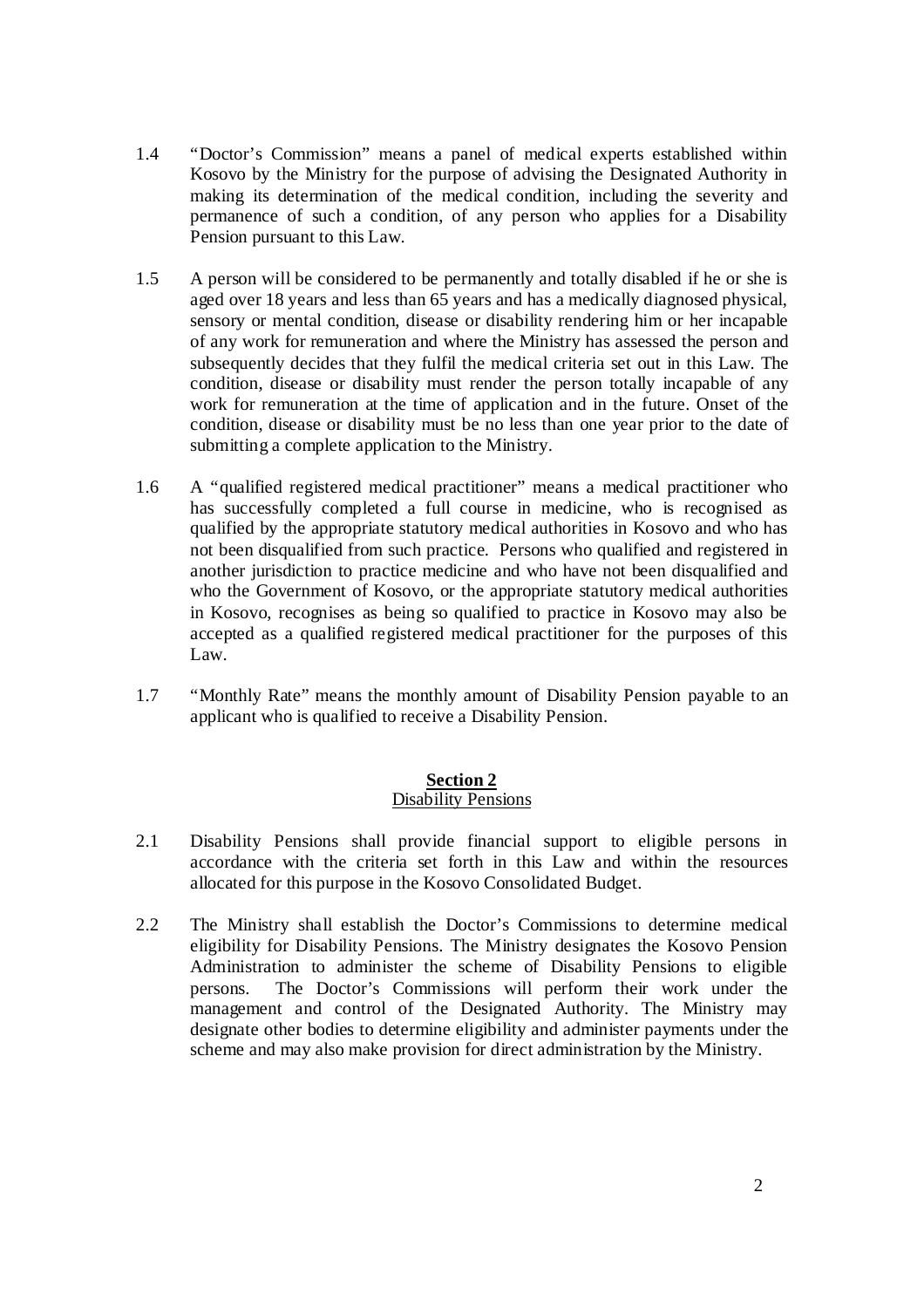# **Section 3** Criteria for Disability Determinations

- 3.1 In order to be eligible for a Disability Pension, an Applicant must be habitually residing in Kosovo and must meet the Disability requirements of this Law.
- 3.2 Doctor's Commissions will assess the medical condition of Applicants for Disability Pensions. Disability assessments by Doctor's Commissions must be in writing and include the following:

(a) A specific statement of the diagnosis of the physical, sensory or mental condition, disease or disability that the Applicant is suffering and the date of the condition, disease or disability onset; the diagnosis must describe the condition, disease or disability as well as the particular impact of the condition, disease or disability on employment, including a specific description of impaired functioning of the Applicant.

(b) An assessment of the Applicant's functioning with respect to daily living tasks and tasks associated with employment; this must include reference to Applicant's prior employment if any.

(c) A determination of whether or not the Applicant can be employed, in any capacity, given the total circumstances of the disease or disability.

(d) A determination of complete disability for a prior period of one year or longer, during which time the Applicant was medically incapable of employment for remuneration.

- (e) Prognosis of the permanence of disability.
- 3.3 Persons who reside in, are confined in, or are financially supported by institutions caring for the disabled, including psychiatric or medical establishments, religious institutions caring for the infirm or disabled, residential schools and prisons, and other institutions receiving support from the Kosovo Consolidated Budget to care for the disabled, are not eligible for Disability Pension payments under this Law.
- 3.4 Persons capable of employment or actually employed in any manner, including any Self-employment as defined in the tax laws of Kosovo, shall not be eligible for Disability Pensions. Actual employment, including Self-employment, shall constitute presumptive proof of the cessation of Disability. Disability Pension payments will cease as of the first date of employment or Self-employment.
- 3.5 Persons who are in receipt of a Basic Pension or a Benefit under the scheme of "Benefits for the war invalids of Kosovo and for the next of kin of those who died as a result of the armed conflict in Kosovo" shall not be eligible for Disability Pensions.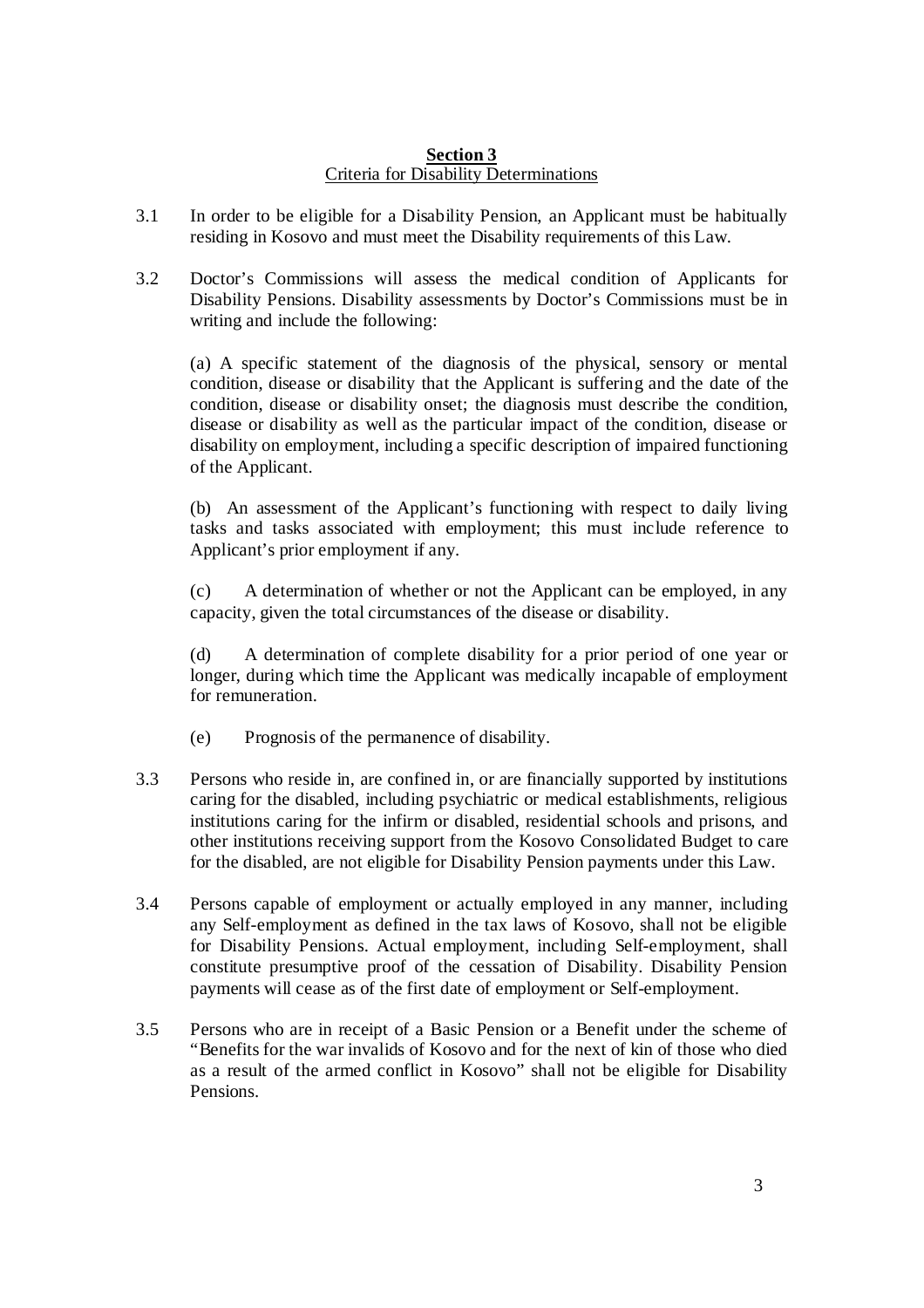3.6 Persons who are included as a family member for purposes of determining the amount of Social Assistance payment to a family shall not be eligible for Disability Pension.

## **Section 4** Application for Disability Pension

- 4.1 The Designated Authority shall accept applications from persons that consider themselves eligible for a Disability Pension pursuant to this Law. An Applicant must file an application for a Disability Pension based on his or her place of residence. An Applicant cannot submit an application for a Disability Pension to more than one office of the Designated Authority at any one time.
- 4.2 A Doctor's Commission must review the Applicant's medical condition. Each Doctor's Commission shall be composed of at least one member who is medically qualified as a doctor. One member will be a regular full time permanent employee of the Ministry, shall serve as Chairperson, and shall be responsible for maintaining records in accordance with the instructions of the Designated Authority. The Designated Authority shall refer applications to a Doctor's Commission after preliminary eligibility screening for non-medical requirements, such as habitual residency and age.
- 4.3 The Ministry shall establish a procedure for forming Doctor's Commissions composed of qualified medical practitioners to examine Applicants for Disability Pensions. Such procedure shall specify how the Doctor's Commissions will be composed, compensating members of Doctor's Commissions, preventing fraud and abuse, providing adequate record keeping and transparency, as well as a budget for the conduct of their business, including a budget for any necessary support staff, premises or technical equipment. The Ministry shall assure open and transparent procedures for selecting members of Doctor's Commissions, including advertising for such positions and considering the recommendations and considerations of the Ministry of Health. These procedures as well as work procedures for the Doctor's Commissions and the procedures, criteria and methodology for assessment and review of the level and type of disability shall be set out in an Administrative Instruction to be issued by the Ministry. When being assessed by a Doctor's Commission the Applicant must be afforded the opportunity to make a presentation in person or through a representative that accompanies the Applicant.
- 4.4 When submitting an application the Applicant must produce medical evidence from any qualified registered medical practitioner who has previously treated or assessed the applicant. This medical evidence must set out precisely the following:
	- (a) a diagnosis of the physical, mental condition, disease or disability that the Applicant is suffering from;
	- (b) the impact of the health condition, disease or disability on employment, including a specific description of impaired functioning of the Applicant;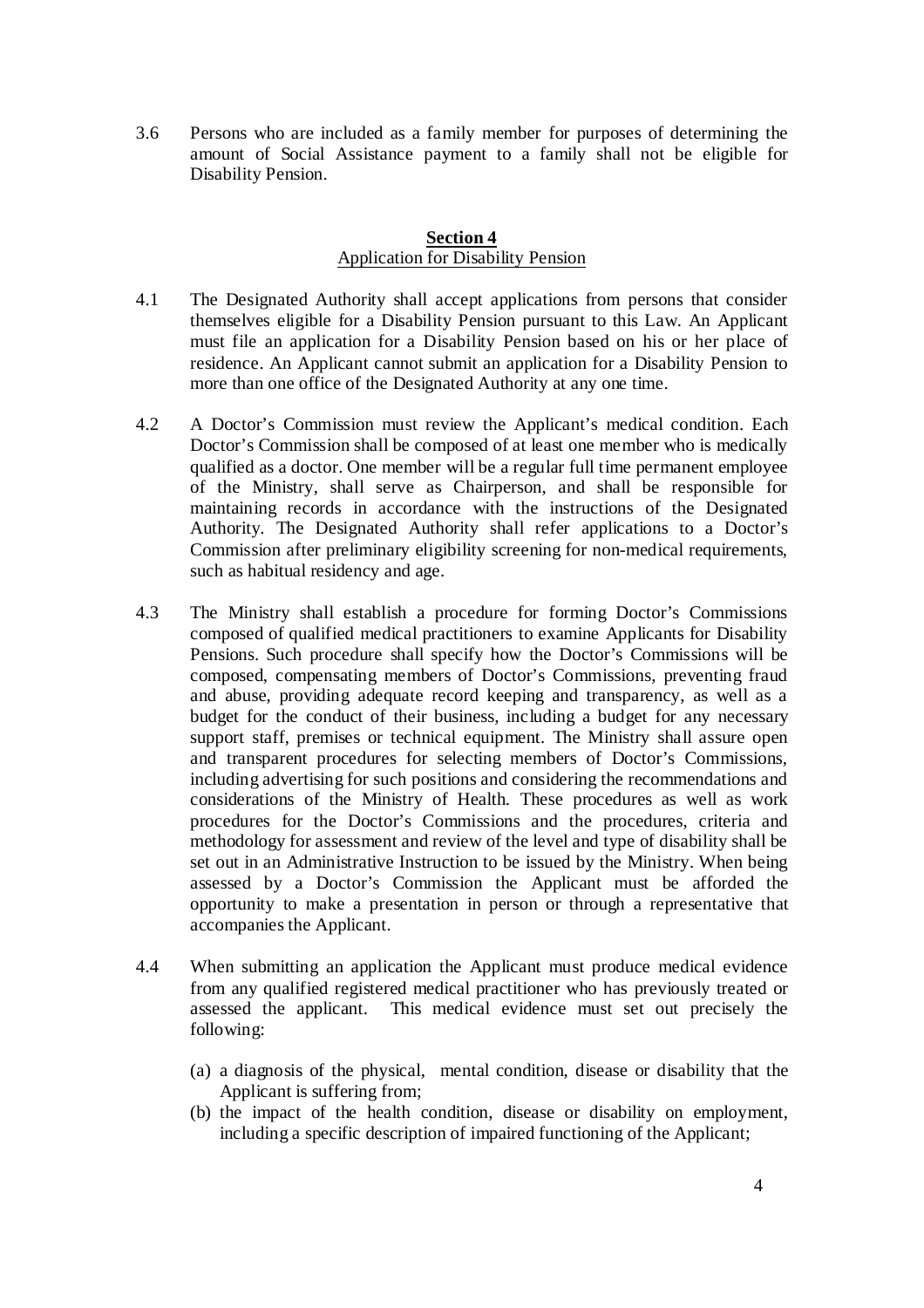- (c) the date of onset of the condition, disease or disability;
- (d) an assessment of the Applicant's work ability with respect to daily living tasks and tasks associated with employment; this must include reference to Applicant's prior employment if any;
- (e) prognosis of the permanence of disability.
- 4.5 The Designated Authority shall require that all medical evidence to be submitted in accordance with sub-section 4.4 will be submitted on a form(s) supplied by the Ministry for this purpose.
- 4.6 The Doctor's Commission may base its decision as to the existence of total and permanent disability on evidence provided by the Applicant and/or on its own medical findings and examinations. All Applicants must undergo a medical examination arranged by the Doctor's Commission. The Doctor's Commission is not obliged to accept the medical evidence provided by the Applicant but may consider it in making its determination.
- 4.7 The Designated Authority or the Doctor's Commission may at its sole discretion require an Applicant to attend for a medical examination at a time and place decided on by the Designated Authority or the Doctor's Commission. This provision applies also to persons who are already in receipt of a Disability Pension and whose continuing Disability is being reviewed pursuant to this Law. Failure to attend such examination shall disqualify an Applicant from receipt of a Disability Pension exemption of excused reasonable cases.
- 4.8 The procedures for the submission of applications for Disability Pensions shall be set out in an Administrative Instruction to be issued by the Ministry.

## **Section 5** Expert Registry for Additional Evaluation of Disability Pension Applications

5.1. The Ministry shall maintain a registry of specialist experts in different medical fields who shall be available for consultation with Doctor's Commissions on an as-needed basis. The Ministry shall establish procedures for Doctor's Commissions to obtain such expertise. These procedures shall be set out in an Administrative Instruction issued by the Ministry.

## **Section 6** Disability Pension Payments

6.1. Subject to the provisions contained in sub-Section 11.3 of this Law, the Monthly Rate of Disability Pension shall be set at the same rate as the Monthly Rate for Basic Pension. The Monthly Rate shall not be adjusted during the course of the year.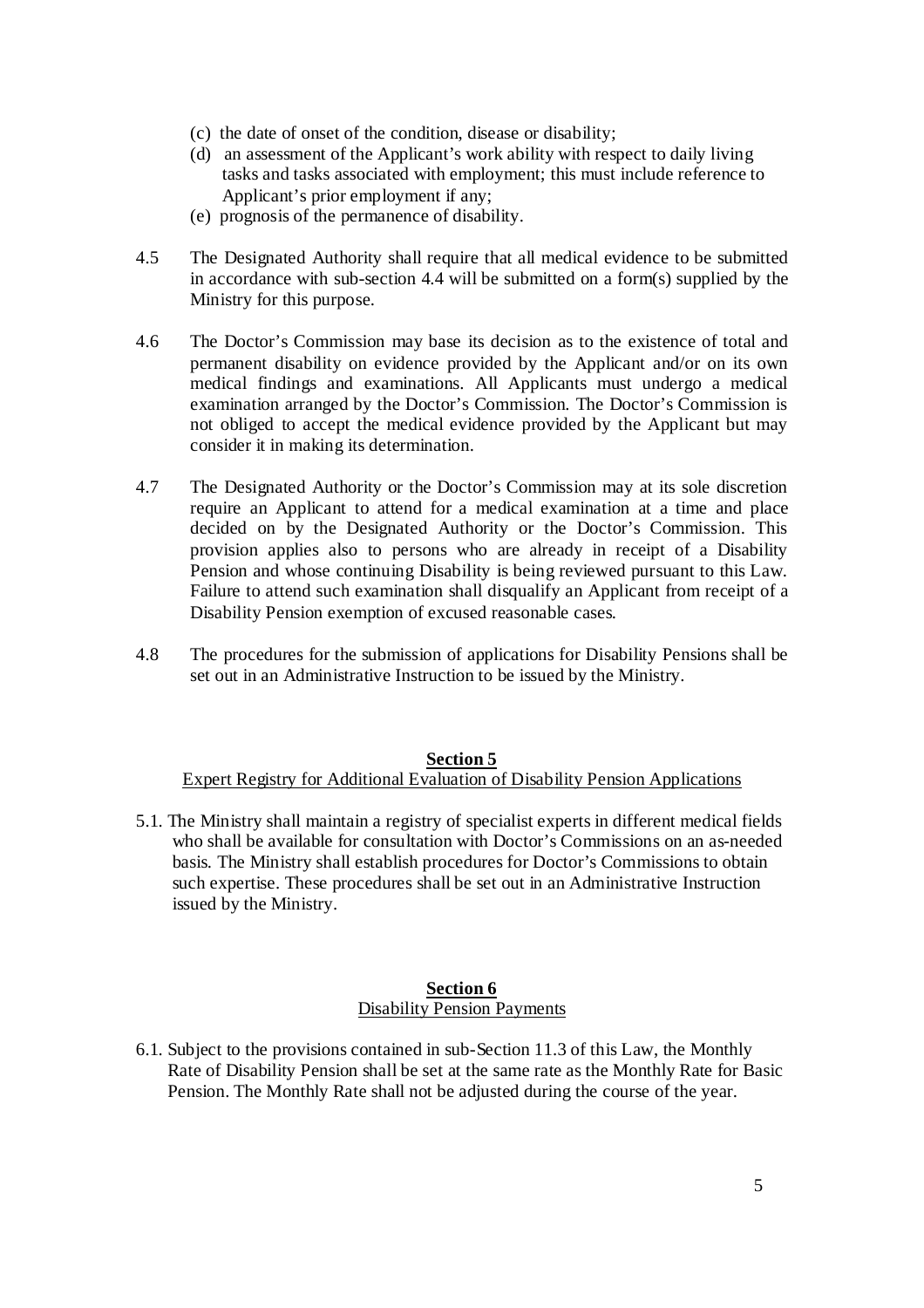- 6.2. Persons eligible for Disability Pension under this Law shall receive payment back dated to the payment month in which a complete application was submitted to the designated authority, or the date that this Law becomes operable, whichever is the latest. The Ministry may make provision for a transition period after the Law becomes operable during which time Applicants will be deemed to have made application on the date the Law became operable.
- 6.3. The Designated Authority may require Disability Pension payments to be made to Applicant's bank accounts.
- 6.4. Whenever the Designated Authority determines that more or less than the correct amount of payment has been made to any person under this sub-section, proper adjustment or recovery shall be made pursuant to an Administrative Instruction issued by the Ministry, as follows:
	- (a) Subject to the provisions of Section 9, with respect to payment to a person of more than the correct amount, the Designated Authority shall decrease any subsequent payments to which such overpaid person is entitled, by an equivalent amount. In cases where the person is no longer entitled to Disability Pension payments then the Designated Authority shall request such overpaid person or his estate to refund the amount in excess of the correct amount.
	- (b) With respect to payment to a person of less than the correct amount, the Designated Authority shall make payment of the balance of the amount due to such underpaid person, or, if such person dies before payments are completed, disposition of the amount due shall be made in accordance with subsection (c) of this section.
	- (c) If an eligible person dies before any payment due under this Law is completed, payment of the amount due shall be made -
		- (1) to the person, if any, who is determined by the Designated Authority to be the surviving spouse;
		- (2) if there is no person who meets the requirements of paragraph (1), or if the person who meets such requirements dies before the payment due under this sub-section is completed, to the child or children, if any, of the deceased person;
		- (3) if there is no person who meets the requirements of paragraph (1) or (2), or if each person who meets such requirements dies before the payment due under this sub-section is completed, to the parent or parents, if any, of the deceased person (and, in case there is more than one such parent, in equal parts to each such parent).
- 6.5. Provisions in sub-section 6.4 above are subject to the provisions set out in Section 9 below.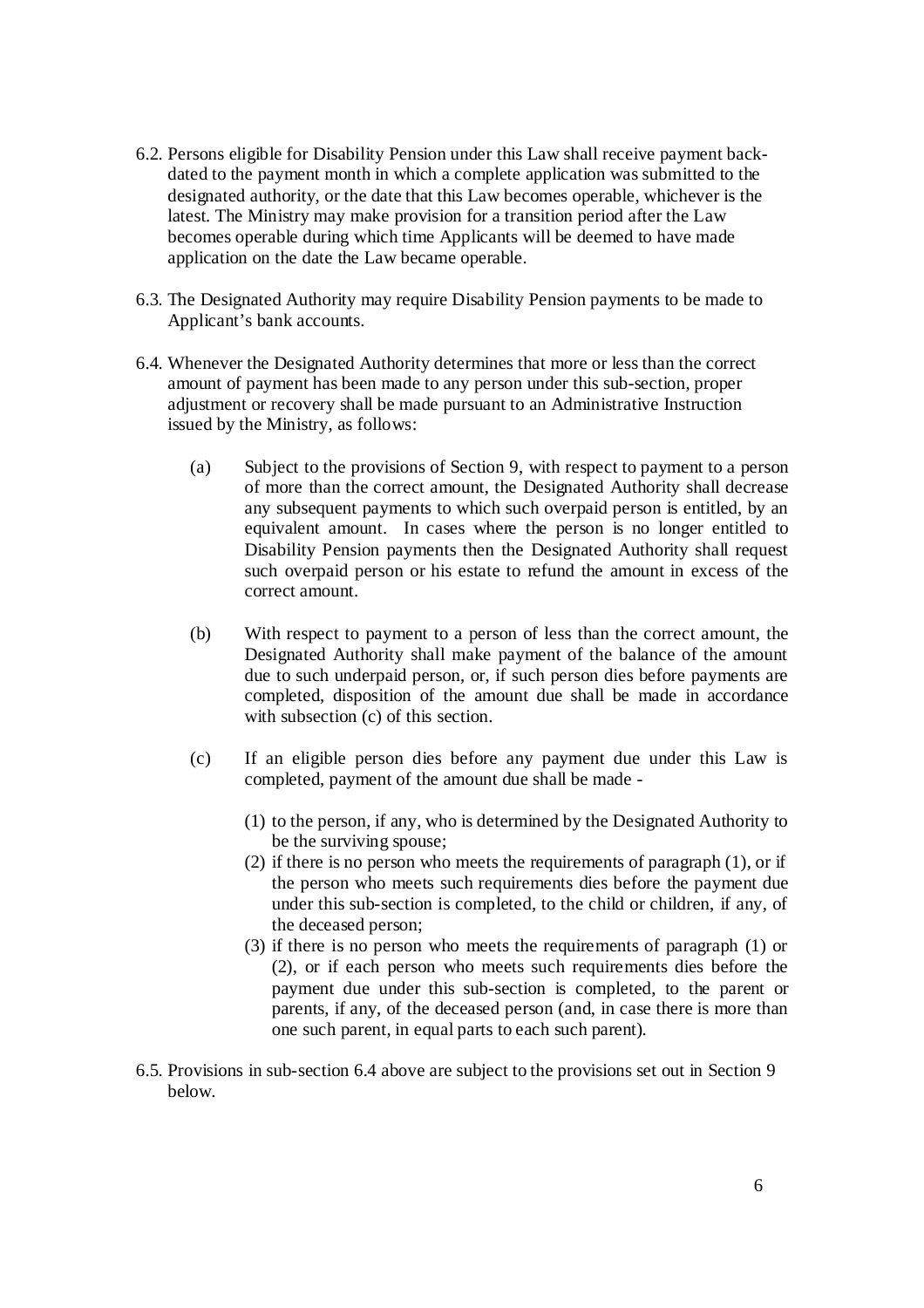# **Section 7** Duty to Inform

- 7.1 The Designated Authority shall inform each Applicant in writing of the outcome of his or her application within three months of the submission of a completed application. This period may be extended to one year beginning with the date that the Disability Pension becomes operable. When this Law has been operable for one year this requirement to inform Applicants will revert to six months.
- 7.2 A person receiving a Disability Pension shall inform the Designated Authority immediately of any change in circumstances that may affect his or her entitlement to a Disability Pension.
- 7.3 The Ministry and/or the Designated Authority may authorise officers to carry out random or systematic checks on a person receiving a Disability Pension in order to verify the facts given in the application and continued eligibility for a Disability Pension. Notice of such checks need not be given, provided that they will be carried out at a reasonable time.
- 7.4 Authorised officers appointed in accordance with sub-section 7.3 shall be deemed to have prior authorisation to undertake verification of applications and, when so requested, shall produce proof of identity and shall at all times act within the limits of their authority.
- 7.5 The Ministry and/or the Designated Authority shall implement procedures for regular monitoring of persons receiving Disability Pensions to confirm continuing disability and to monitor any possibility of employment Self-employment, or actual employment or Self-employment. Persons receiving Disability Pensions shall be required to undergo medical examinations at a time and location decided on by the Ministry or the Designated Authority.

## **Section 8** Guardianship

8.1. The Doctor's Commission may determine that an Applicant is not medically competent to administer his or her own financial affairs. If a Guardian has already been appointed for the Applicant by a court, the Disability Pension may be paid to the appointed Guardian on behalf of the Applicant. If a Guardian has not been appointed by a court, the Designated Authority may appoint next-of-kin (spouse, parent, sibling, grand children, or other close relative) who is caring for the Applicant as a Guardian for the sole purpose of receiving and disbursing the Disability Pension, subject to review of this decision by a court of competent jurisdiction if the Applicant or another party objects to the appointment.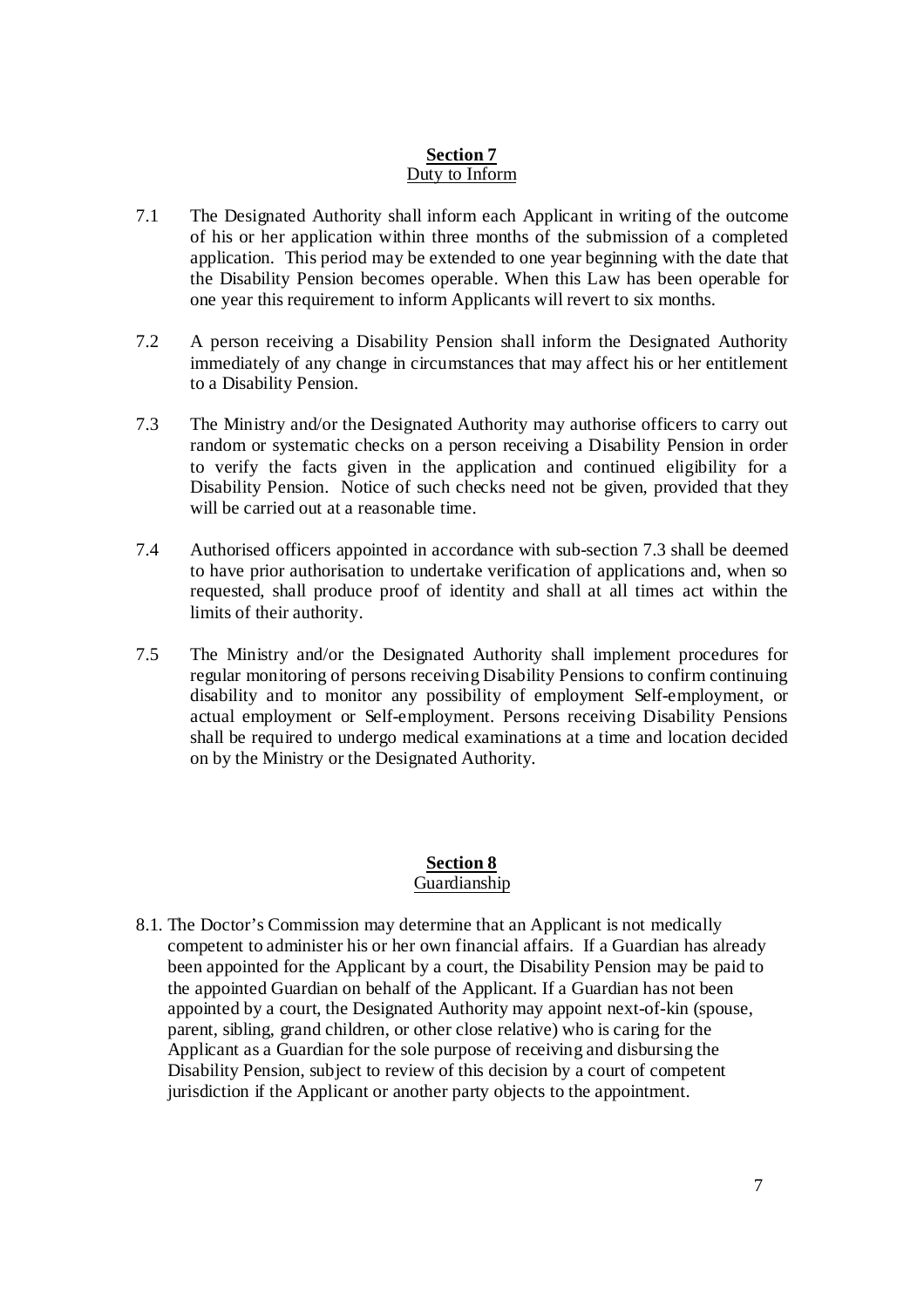## **Section 9** Penalties for Misrepresentation and Obstruction

- 9.1 Any person who deliberately obstructs efforts lawfully made by the Designated Authority to verify facts presented in an application shall have his or her application terminated.
- 9.2 A recipient of a Disability Pension is liable to repay all Disability Pension payments received after beginning employment or Self-employment. The procedures for repayment will be set out in an Administrative Instruction to be issued by the Ministry.
- 9.3 Any person who knowingly makes a false statement or presents false documents in order to obtain Disability Pension payments under this Law, or who do not inform the Designated Authority of any change in circumstances that may affect their entitlement to a Disability Pension, shall be liable to repay any amount received. The procedures for repayment will be set out in an Administrative Instruction to be issued by the Ministry.

# **Section 10** Reviews and Appeals

- 10.1 An Applicant who contends that a determination made by the designated authority is incorrect may appeal in writing to the Appeals Council of the Designated Authority according to Section 1.2. Such appeals shall be submitted no later than fourteen (14) days after the Applicant receives notification of the decision. In cases where the grounds for appeal relate to the medical condition of the Applicant, or in any case where the Appeals Council considers it necessary, the Appeals Council may require the Applicant to undergo further medical assessment. The Appeals Council may request the Designated Authority (including the Doctor's Commission) to review the Applicant's case with a view to confirming or revising the initial assessment and decision. The Appeals Council must consider appeals and notify the Applicant in writing of the decision and the grounds for this decision no later than sixty days after receiving the appeal. The Applicant or his or her representative must be allowed to be present at any hearing of the matter.
- 10.2 An applicant who remains dissatisfied with the decision of the Appeals Council under sub-section 10.1 may seek redress in a court of competent jurisdiction.
- 10.3 An Applicant adversely affected by an initial or review decision made by the Designated Authority and not reversed by the Appeals Council shall have the right to have such decision reviewed in a competent court.
- 10.4 Applicants must be apprised in writing of their rights to appeal when they receive a decision as to their application. Such notice must include the address for filing the request for appeal.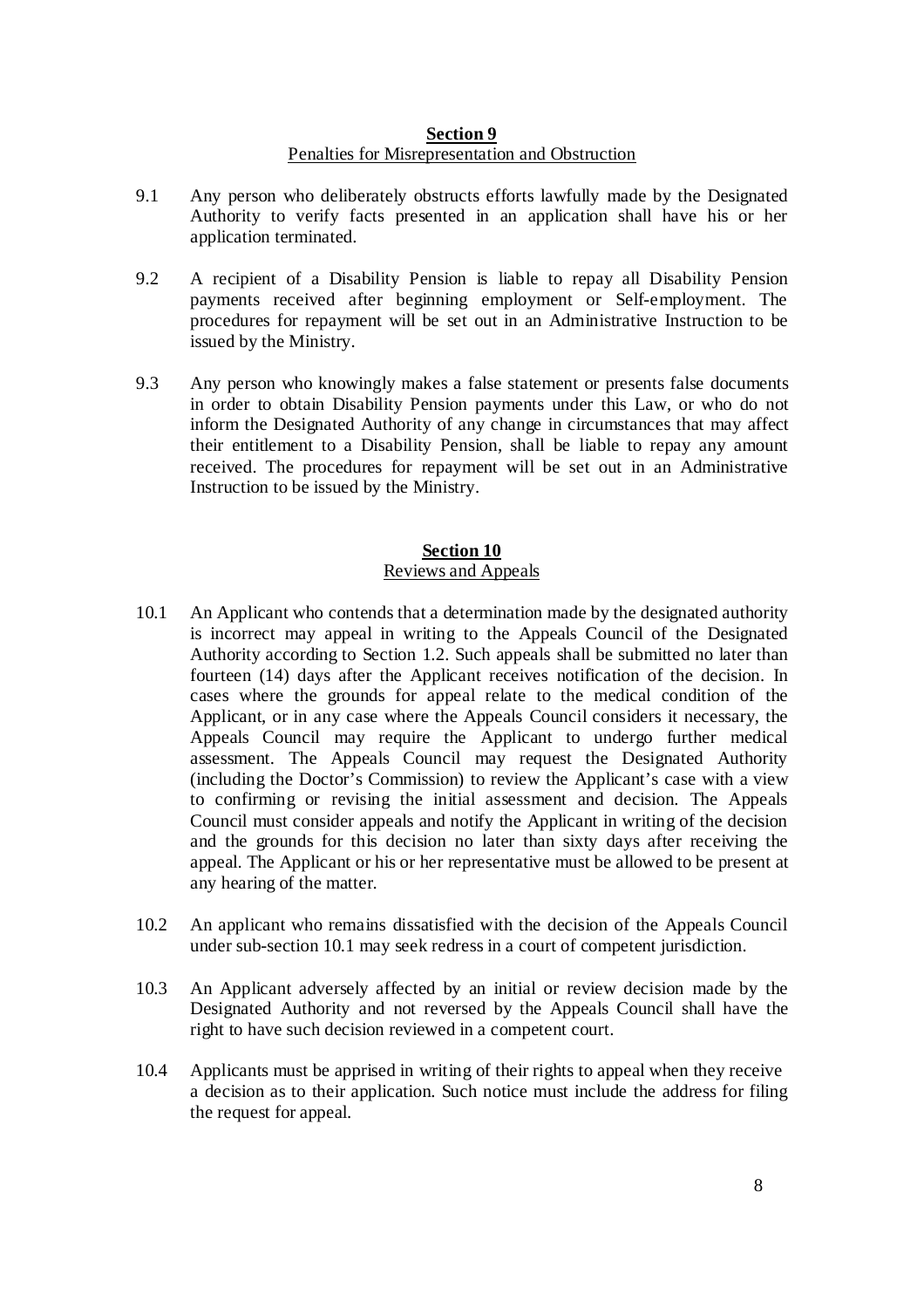10.5 Applicants who, because of their disablement, are unable to make an appeal in their own right may have their appeal made by a representative on their behalf. However, the Applicant must personally attend for any medical assessment requested by the Appeals Council.

## **Section 11** Management and Financing of Disability Pensions

- 11.1 The Ministry of Labour and Social Welfare shall be ultimately responsible for managing and administering the Disability Pension determined by this Law. The Government shall, after receiving the advice of the Ministry of Finance and Economy and the Ministry of Labour and Social Welfare, adopt one or more administrative directions establishing the rules to be followed by the Ministry of Labour and Social Welfare in managing the Disability Pension established by this Law. Such administrative directions shall be consistent both with this Law and the Law on Public Financial Management and Accountability.
- 11.2 The Ministry of Labour and Social Welfare and the Ministry of Finance and Economy shall, in accordance with the Law on Public Financial Management and Accountability, establish the proposed annual budget for Disability Pensions.
- 11.3 The Ministry of Finance and Economy, in consultation with the Ministry of Labour and Social Welfare, shall certify annually the Disability Pension Payment Rates, on the basis of available data on potential beneficiaries and within the limits of the Kosovo Consolidated Budget.

## **Section 12** Confidentiality of Personal Information

12.1. The Ministry of Labour and Social Welfare and the Designated Authority may not share personal information collected from the Applicants for Disability Pensions with any other organisation or authority, except for the purposes of verifying application data or detecting fraud and corruption. In exceptional cases information may be given with other statutory-based public bodies for enabling grants, subsidies, payments or benefits-in-kind to be given to persons within the family. Such requests may only be considered where there is a specific statutory base for the particular grant, subsidy, payment or benefit-in-kind *and* where such grant, subsidy, payment or benefit-in-kind will not be contrary to the intent of this Disability Pension scheme *and* where the effect would not be to disqualify a person from continued eligibility for Disability Pension under this Law.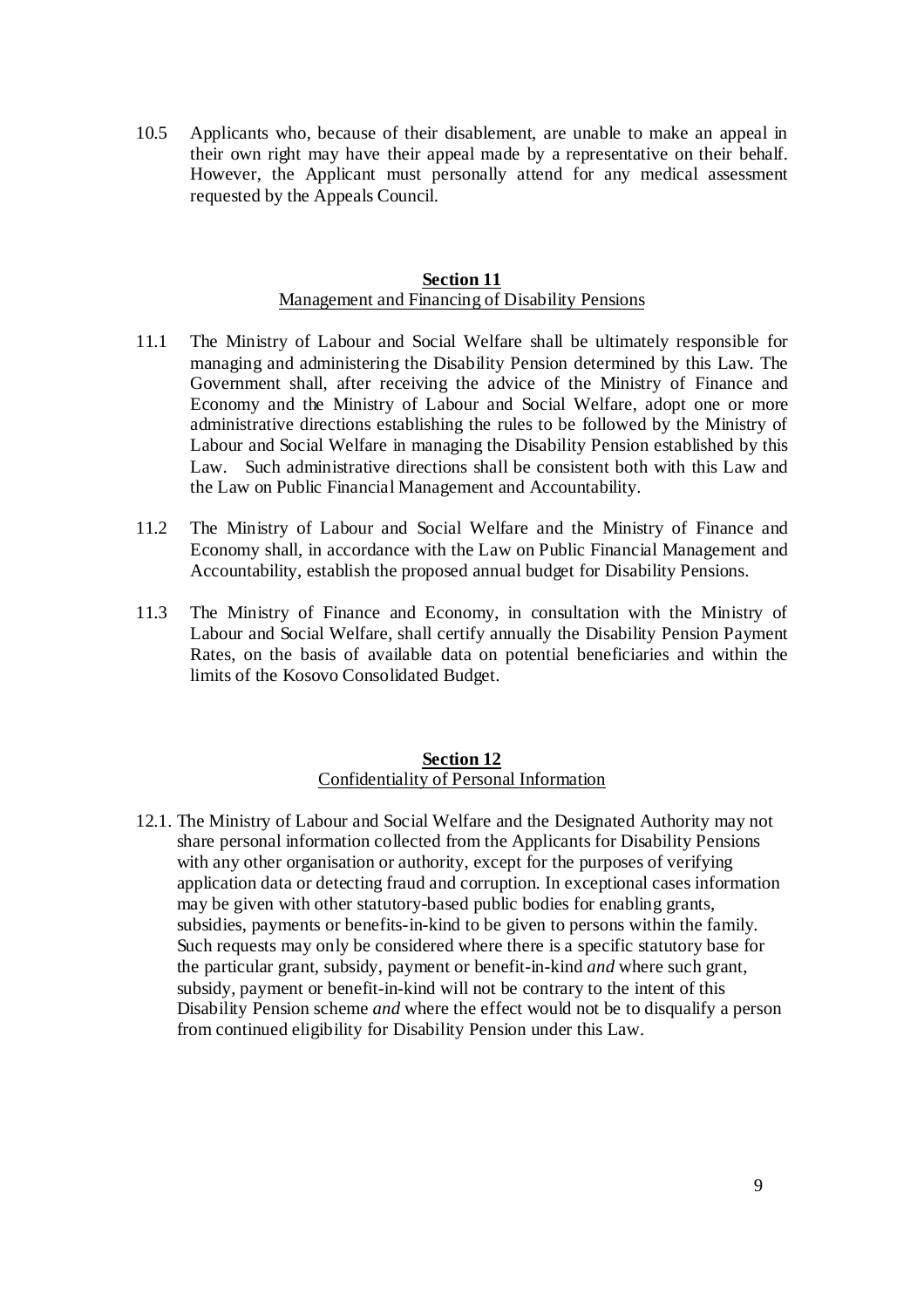# **Section 13**

## Benefits of the permanent and utterly disability persons

- 13.1 For the permanent and utterly disability persons, travelling through urban traffic will be free in charge, while the inter urban traffic travelling will be charged 50% of the tickets value.
- 13.2 All the urban and inter urban travelling means of citizens shall provide special sets for the permanent and utterly disability persons.
- 13.3 For the permanent and utterly disability persons, the entrance ticket to the sportive manifestations , artistic performance, museums ,etc, etc, is 50%charge of ticket value.
- 13.4 In all public buildings ( airports , train stations, stadiums, hotels, etc.) shall be provided access to moving ,standing and service for permanent and utterly disability persons.
- 13.5 All new constructions of public buildings build up after the Law comes into effect shall provide access and offer possibilities of use by the permanent and utterly disability persons.
- 13.6 All permanent and utterly disability persons shall be exempted from the Customs taxes on means which could help to their integration into life (moving equipments and different orthopaedic equipments of hearing and looking) including the adapted vehicles for their use.
- 13.7 All permanent and utterly disability persons shall be determined the taxes, which assist to the reduced charge of the electrical energy consumption.
- 13.8 For cases mentioned to the paragraphs 13.1 to 13.7 , authorised Ministries shall issue relevant provisions.

## **Section 14** Implementation

14.1. The Ministry of Labour and Social Welfare may issue Administrative Instructions for the purpose of implementing this Law. Such Administrative Instructions shall be consistent with this Law and with the Law on Public Financial Management and Accountability and with any administrative directions issued by the Government.